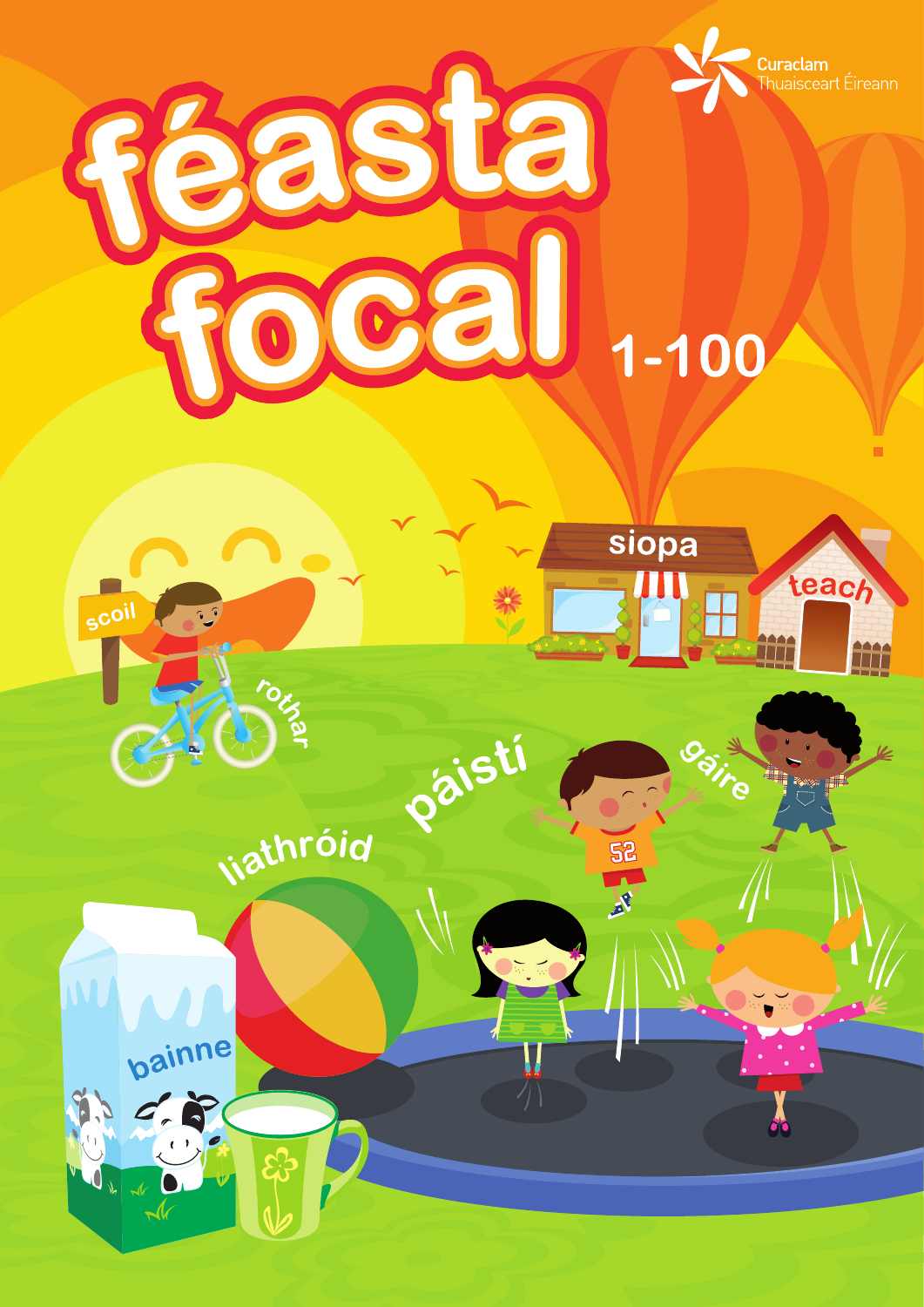

# **Féasta Focal**

'Ba chóir go mbeadh an phleanáil don litearthacht…, ní amháin sna ceachtanna teanga agus litearthachta… ach thar an churaclam ar fad bunaithe ar chláir struchtúrtha atá in oiriúint do riachtanais gach ranga ar an iomlán agus do riachtanais a dhaltaí aonair. Ba chóir go gcuirfeadh sé daltaí ar a gcumas leis an eolas, tuiscint agus scileanna atá sonraithe i riachtanais reachtúla an churaclaim athbhreithnithe a fhorbairt. Ní mór go mbeadh ionchais mhóra ag na múinteoirí do gach dalta.' ('Gach Scoil ina Scoil Mhaith'. An Roinn Oideachas Meitheamh 2008)

Contents

Díríonn Féasta Focal ar an chéad 200 focal ardmhinicíochta sa Ghaeilge i léitheoireacht páistí ag leibhéal na bunscolaíochta. Tá tábhacht nach beag ag baint leis na focail seo cionn is gurb iad is minice a thagann aníos i mbunús na dtéacsanna léitheoireachta ach go mbíonn deacrachtaí ag roinnt páistí le cuid acu. Cuideoidh Féasta Focal leis na páistí sin na focail a aithint agus a úsáid trí na cleachtaí agus na cluichí san acmhainn agus iad ag obair ina n-aonar nó i ngrúpaí. Is acmhainn é seo is féidir a úsáid de réir mar is gá nó is mian go háirithe de réir bharúil phroifisúnta an mhúinteora ar riachtanais an pháiste. Ní cúrsa ná scéim struchtúrtha léitheoireachta é ná acmhainn a thacaíonn le modheolaíocht ar leith ach ba chóir dó trí úsáid thomhaiste muinín an pháiste a bhfuil na deacrachtaí sin aige/aici a threisiú.

'Is féidir deacrachtaí foghlama a chosc nó a mhaolú do go leor páistí trí mheasúnuithe luatha cuimsitheacha ar a gcuid feidhmíochta, le straitéisí idirghabhála cuí ina dhiaidh sin a mhaolaíonn na baic atá ann ar fhoghlaim. Tugann taighde le fios … go ndéanann taighde, diagnóis agus soláthar ceart ag céim luath difríocht mhór do dheiseanna saoil.'

('An Bealach Chun Tosaigh do Riachtanais Speisialta Oideachais agus Chuimsiú'. An Roinn Oideachais Lúnasa 2009)

Tá áit lárnach ag measúnú múnlaitheach inár scoileanna agus is féidir le háit lárnach bheith ag 'Féasta Focal' sa mheasúnú seo fosta. Tig leis an mhúinteoir a aithint go bhfuil feabhas ag teacht ar dhaltaí tríd an dóigh a bhfuil siad ábalta na focail a úsáid agus iad ag caint, ag scríobh agus ag léamh.

Tá sé tábhachtach go bhfuil siad ábalta na focail a aithint agus a thuiscint i gcomhthéacsanna difriúla trasna an churaclaim. Ní focail gan nasc iad.

Ní acmhainn do pháistí le Riachtanais Bhreise amháin 'Féasta Focal' agus mar sin de is féidir a úsáid le gach páiste. Tugann 'Féasta Focal' dúshraith do gach páiste tabhairt faoi gach aon ghné den churaclam.

Tá sé iontach tábhachtach go mbaineann na páistí sult agus spraoi as 'Féasta Focal'. Moltar cloí leis na céimeanna éagsúla agus na háiseanna breise i ngach aon chéim a úsáid le tuiscint iomlán a dhaingniú. Nuair atá an múinteoir sásta go bhfuil na focail ar eolas ag páistí ag céim ar leith moltar na páistí a bhogadh ar aghaidh ansin chuig an chéad chéim eile. Tá sé iontach tábhachtach go dtuigeann na páistí roimh ré na gníomhaíochtaí agus na cluichí ag gach céim.

Is cinnte nach mbeadh 'Féasta Focal' ann gan an taighde cuimsitheach a bhí déanta ag Dr. Gabrielle Nig Uidhir, Coláiste Ollscoile Naomh Muire, Béal Feirste, mar chuid de 'Áis Mheasúnaithe sa Luathlitearthacht: Treoir do Theagasc na Litearthachta' agus beimid faoi chomaoin go deo aici as. Ba í Gabrielle a d'aimsigh an chéad 200 focal ardmhinicíochta agus is ar an taighde seo a bunaíodh 'Féasta Focal'. Ar ndóigh, beimid faoi chomaoin go mór fosta ag Risteard Mac Daibhéid a chuir an pacáiste seo le chéile do CCEA agus a d'obair go dúthrachtach lena chur ar fáil don earnáil. Chomh maith leis sin, táimid iontach buíoch fosta do pháistí Ghaelscoil Éadain Mhóir Doire a thriail na cluichí agus na leathanaigh thacaíochta agus a thug moltaí dúinn.

Tá 'Féasta Focal' ar fáil chomh maith ar shuíomh gréasáin Churaclam Thuaisceart Éireann, www.nicurriculum.org.uk, áit ar féidir leis an mhúinteoir na háiseanna éagsúla a íoslódáil.